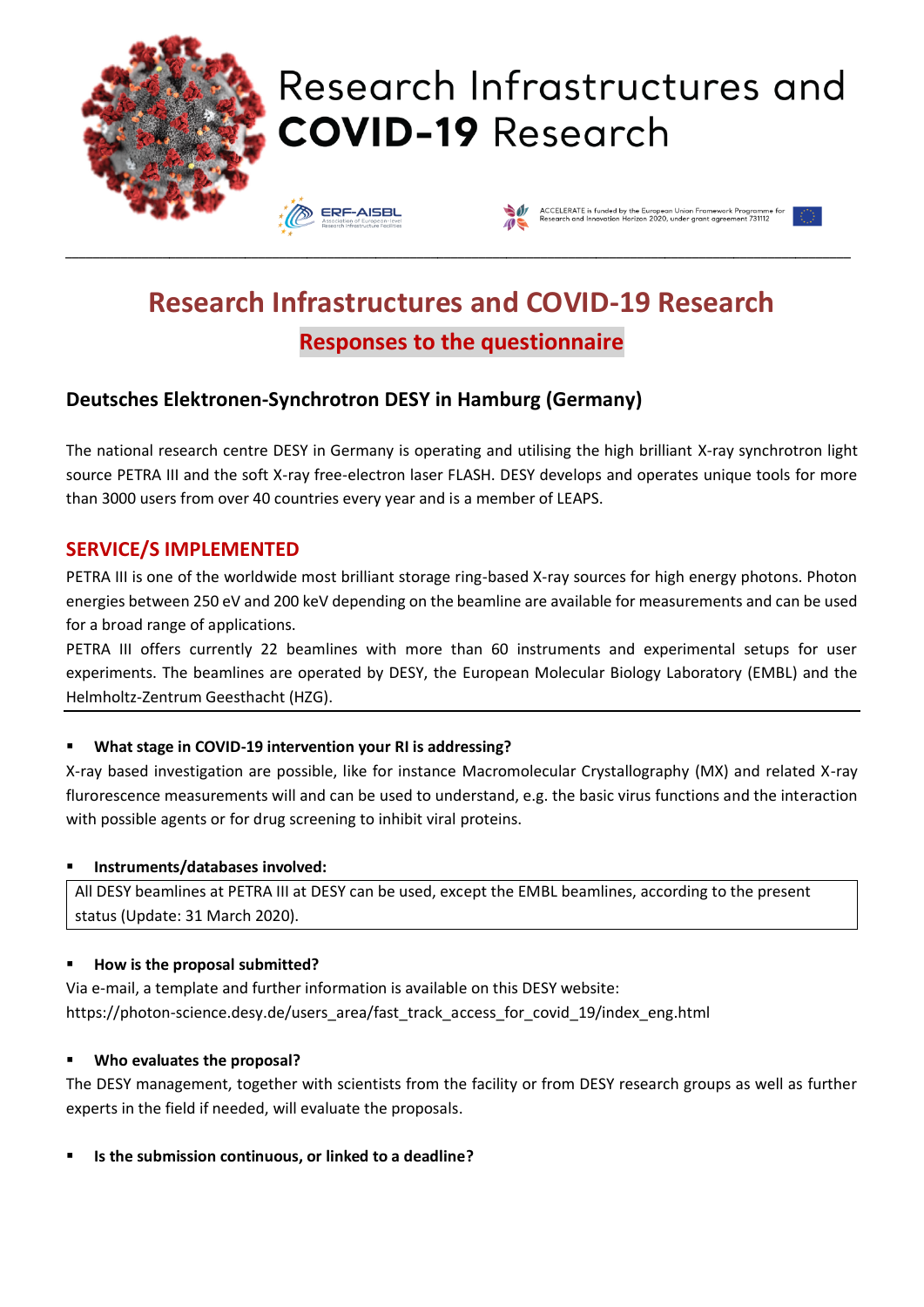

Continuous submission of proposals for research to combat the SARS-CoV-2 virus is still offered until further notice.

▪ **What is the estimated time from the submission to the access / service provision?**

At present about 2-7 days depending on the proposed experiments.

# **CHARACTERISTICS OF THE ACCESS**

**Restrictions**: In general, there are no access restrictions for scientific users from academia and industry. However, national and international travel restriction apply. All proposals for beamtime have to be in line with DESY mission and guidelines.

**In the case of analytical facilities, modality of access allowed:** Remote and on-site access

**Comment for remote access only**: Deutsches Elektronen-Synchrotron DESY in Hamburg (Germany)

| Analytical Facilities: If on-site access is allowed, is mobility support<br>available?                          | <b>YES</b> |
|-----------------------------------------------------------------------------------------------------------------|------------|
| All RIs: Is the access free for non-proprietary research?                                                       | <b>YES</b> |
| All RIs: Is commercial access available at reduced prices?                                                      | <b>YES</b> |
| Analytical Facilities: Are there limitations regarding the type of<br>samples?                                  | <b>YES</b> |
| Analytical Facilities: Are there special requirements for shipment of the<br>samples?                           | NO.        |
| Analytical Facilities: Are there specific requirements regarding the<br>preparation or handling of the samples? | NO.        |

**Additional comments related to the questions above**: DESY offers companies access to PETRA III for Corona related research (max. biosafety level S2) reduced prices and individual services depending on the specific requirements of the experiments. (Contact DESY ITT: https://innovation.desy.de/index\_eng.html).

# **ACCESSIBILITY OF THE PUBLICATION AND DATA**

| Is there any requirement to publish in open access journals?                  | NO.       |
|-------------------------------------------------------------------------------|-----------|
| Is the data generated associated to metadata and is it publicly<br>available? | <b>NO</b> |
| If yes, what is the embargo period?                                           |           |